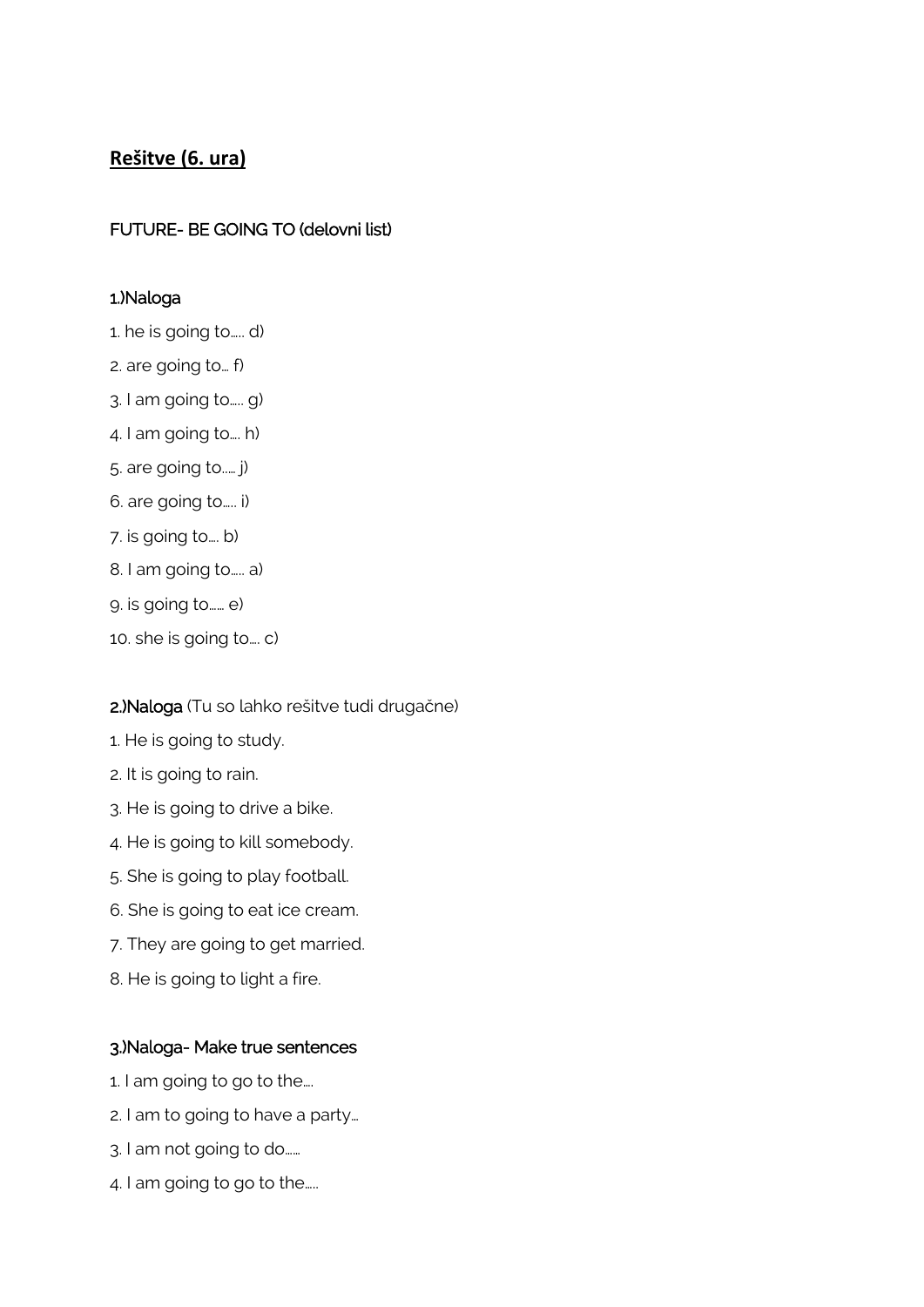5. I am going to wash….

## 4).Naloga- Finish the sentences. Use going to:

- 1. She is going to have….
- 2. is going to faint.
- 3. is going to score a goal.
- 4. is going to crash.
- 5. is going to break.
- 6. It is going to rain.
- 7. He is going to blow his nose.

### Write the correct form of going to or will to complete the dialogue.

LAURA: What are you doing this weekend, Jan?

TANYA: I am going to see (see) a new play tomorrow at the Royal Court

theater.

LAURA: Have you got the tickets yet?

TANYA: NO, I am going to get (get) them this afternoon, actually. Would you

like to come?

LAURA: Oh, thank you, that would be nice.

TANYA: OK, I will get (get) you a ticket too.

LAURA: Great ... what time does it start?

TANYA: Eight o'clock, but we are all going to meet (all meet) in the Green

Cafe at 7.15.

LAURA: OK, I will meet (meet) you in the cafe, but, er... I will be (be)

there around 7.30.

TANYA: That's fine.